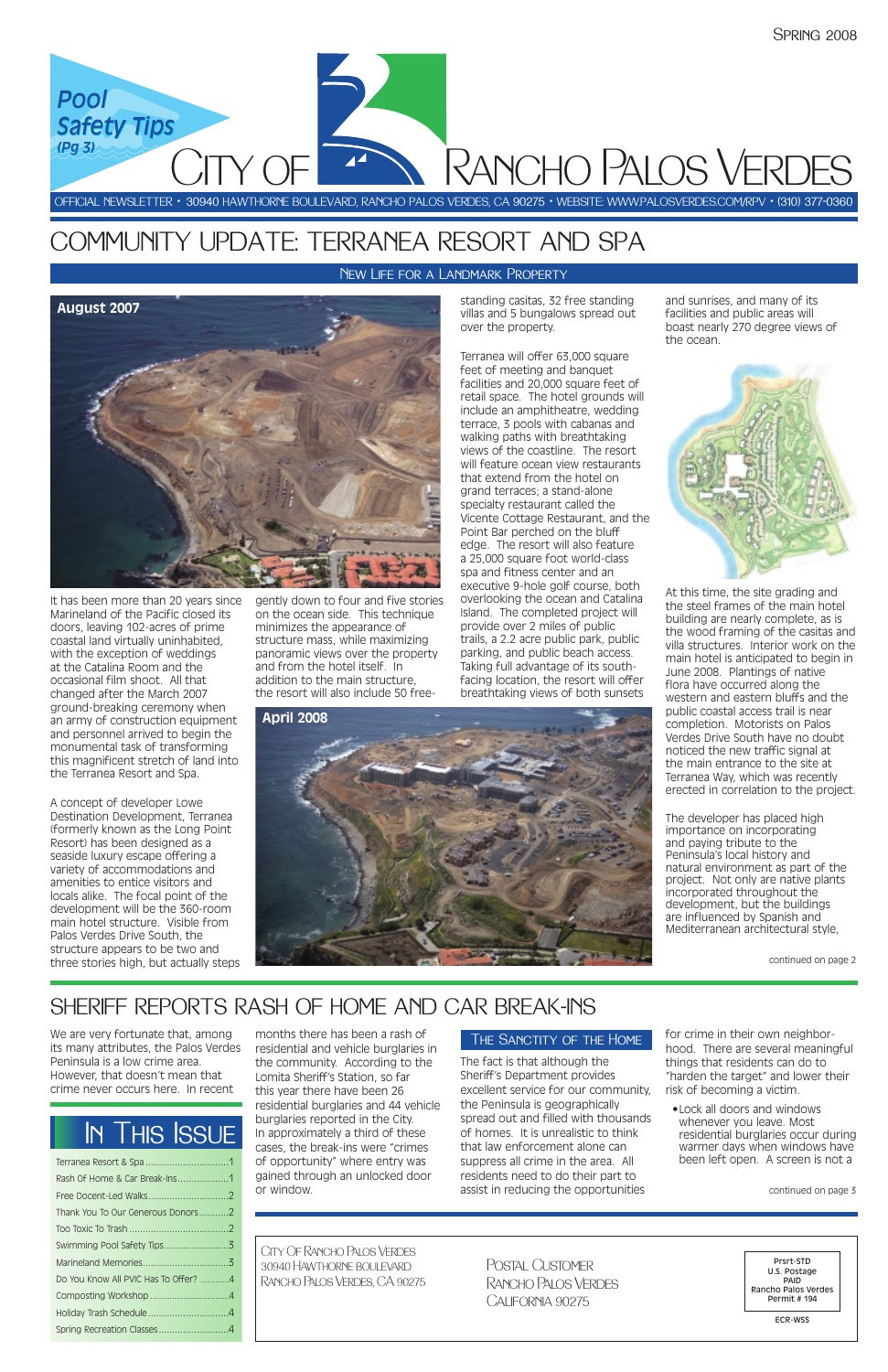#### **Donations for PVIC and Long-Term Museum Loans:**

- \$50 from Janice and George Allebrand for PVIC exhibits in honor of Bob Toole
- \$100 from Cindy and Bill Britton for maintenance of the Britton Memorial
- \$100 from Jean Anne Britton for maintenance of the Britton Memorial
- \$100 from Robert and Dena Friedson in honor of Laura Lee and Mayor Tom Long
- \$100 from the Hermosa Garden Club (general exhibits)
- \$75 from Kathleen and Paul Lachner for PVIC exhibits in honor of Bob Toole
- \$100 from Kelly and Marty Lawrence for PVIC exhibits in honor of Claire Ealy and Philip Browning
- \$1,000 from Cox Communications
- \$1,000 from Jeannette W. Bower (general exhibits)
- \$1,500 from Los Serenos de Point Vicente for an amphitheater plaque
- \$5,000 from John and Lillian Lovelace for two PVIC Whale Walk recognition plaques
- \$2,500 from Vivien and Richard Murtha for one PVIC Whale Walk recognition plaque
- \$2,500 from Marion Nichols and Nancy Ozolins for one PVIC Whale Walk recognition plaque
- \$1,000 from Rosemary White and Judith Marcellini for PVIC exhibits in honor of Bob Toole
- \$2,500 from Dusty Star for one PVIC Whale Walk recognition plaque
- \$2,500 (21 separate contributions): Bronze Whale in Honor of Ernie Dahlman:
	- I&C Benefits: \$500
- Joseph and Laura Gregorio: \$200
- Roy and Nancy Cootes: \$200
- Barbara D. Lopatriell and
- Mark Reynolds: \$150
- Sheila Cassidy: \$150
- Judith D. Rhodes: \$150
- Kathy D. Nenneker: \$150
- Colt Road Association: \$125
- Suzanne and Gary Cramer: \$100 • Resource Maintenance
- Company: \$100 • Wendy O'Brien and
- David Pracht: \$100
- Tom and Deborah Thomas: \$100
- Phyllis, Sarah, and Robert Kincade: \$100
- Martha and Ron Surina: \$50

### • Bob Farran: \$50

## SPRING 2008 CITY OFFERS FREE DOCENT-LED NATURE WALKS



- Shirley Fehrman: \$50
- James Fox and Michelle Zivahl-Fox: \$50
- George and Kimberly Nader: \$50
- Judy Susoeff: \$50
- Ann V. Mellon and Amy A. Mellon: \$50 • Lynn Busia: \$25
- Ibrahim El Hefni Foundation donation to Los Serenos de Point Vicente for general exhibits: \$160,000 (sponsorship and naming rights)
- Ibrahim El Hefni Foundation donation to Los Serenos de Point Vicente for educational field trips for underprivileged children: \$20,000
- 20-foot tile mural from Steve Austin depicting local scenes
- Three pestles from Larry Chappell
- Two books from Joe Cocke
- Fossils, shells, rocks, minerals and nests from Alwin Dierl
- Miscellaneous museum items from Bill Kaemenle
- Fifteen books, one booklet, two newspaper articles, two maps, and a packet of California Missions postcards from Mickey Macdonald
- Historic postcards of Peninsula scenes from Kirk Smith
- Rock shaped like a saber tooth cat's tooth from Natalie Sproson
- Three fossils from Ellen Westland
- Steve Kowalski and Maria Sutherland: Fossils found in Lunada Canyon of (1) a leaf, (2) a grouping of depressions, (3) a hand-sized tool, and (4) a fish.
- One small vertebrae and one vertebrae disc from a gray whale from Hank Willemse

#### OCEANFRONT ESTATES and Point Vicente Interpretive Center

#### OCEAN TRAILS AT Trump National Golf Course

#### **REACH Program/ Breakfast with Santa Donations:**

- Las Candalistas: \$2,000
- Bill Yoo: \$250
- Betty Yoo: \$100
- Tom Yoo: \$100
- Robert and Ashley Arthur: \$28
- Shweta Jhangiani: \$20
- Sandra London: \$20
- Anonymous contributors: \$201
- Whole Foods (Torrance): \$100 gift card
- Pavilions: \$25 gift card
- Ralphs: \$25 gift card
- Sam's Club: \$25 gift card
- Starbucks: Coffee
- Noah's Bagels: Bagels
- Bristol Farms: Assorted pastries
- Trader Joes: Fruit

## THANK YOU TO OUR GENEROUS DONORS

Household Hazardous and E-Waste Round Up **SATURDAY, MAY 10, 2008 • 9:00 A.M. TO 3:00 P.M.** 

The City's Gifts for Parks program, established in 1982, provides a means by which interested individuals, organizations, and/or businesses may contribute funds, merchandise or labor for the enhancement of the City's Recreation and Parks facilities and programs. The City of Rancho Palos Verdes thanks the following individuals and businesses for their generous contributions.

Magnificent ocean views, secluded canyons and beautiful wildflowers! Join the Los Serenos de Point Vicente docents as they lead guided walks through spectacular public trails. Hikers should wear comfortable walking shoes and a hat, and bring a small bottle of water. Walks are two hours long and no reservations are required. Parking is free. Heavy rain the night before, or rain the day of, cancels the hike or tour.

This docent-led educational hike will take you through the coastal sage scrub habitat of the beautiful Forrestal Nature Preserve. Learn more about the local geology, plants, and animals. The hike will begin at the end of Forrestal Drive, off of Palos Verdes Drive South.

Saturday, May 24, 2008 ~ 10:00 a.m.

This fascinating walk includes a tour of the museum, the adjacent native plant garden, and a walk along the spectacular bluff top at Oceanfront Estates. The

#### walk will take place on paved, gently sloping trails along the bluff edge. Saturday, June 28, 2008 ~ 10:00 a.m.

Walk the Western Bluff Preserve to observe endangered gnatcatchers while enjoying the beautiful vistas of the coastline.

Park to the left of the Club House in the public lot at the end of Ocean Trails Drive.

Sunday, July 27, 2008 ~ 3:00 p.m.

The City provides comprehensive training for all new volunteers (docents), including in-depth information on the natural and cultural history of the Palos Verdes Peninsula, with an emphasis on the surrounding marine and terrestrial habitats. Field trips, local walks and guest speakers enhance the docent learning experience. For more information about becoming a docent, or to schedule a hike or tour for a school, scout troop, or other organization, please call (310) 544-5264 or visit the City's website at www.palosverdes.com/rpv.



#### Forrestal Nature Preserve

# TOO TOXIC TO TRASH

#### THINGS WE WANT YOU TO BRING...

- •Automotive Fluids (Brakes, Motor and Antifreeze)
- •Paint (oil or water-based), Paint Thinner, Turpentine
- •Cleaners with Acids or Lye
- •Pesticides and Herbicides
- •Household and Car Batteries
- •Old Computers and Television Sets
- •Expired Pharmaceuticals, Mercury Thermometers, Medical Sharps/Needles (in a secure container)

#### THINGS WE DON'T WANT YOU TO BRING...

- •Explosives, Ammunition or Radioactive materials.
- •Waste from Businesses will NOT be accepted.
- •Trash or Old Tires.
- •White Goods such as Washers, Stoves, Refrigerators or Air Conditioners.

#### HOW TO PREPARE...

- •In general there is a limit of 15 gallons or 125 lbs. per vehicle.
- •Bring items in a sturdy box, preferably in their original labeled containers.
- •Be prepared to leave your containers.
- •Do not mix products together.

Check the County website at www.888CleanLA.com or call (888) CLEAN LA for more information

Can't wait until the RPV roundup? A permanent collection facility, the Gaffey SAFE center, located at 1400 N. Gaffey Street (opposite the DMV) in San Pedro, is free and open every Friday, Saturday and Sunday from 9 a.m. to 3 p.m.

### City Hall / City Yard • 30940 Hawthorne Boulevard

#### TERRANEA RESORT AND SPA continued from page 1

Mediterranean architectural style, reflecting early development of the Peninsula by the Spanish and later by the New York developer Frank A. Vanderlip's desire to create a Mediterranean paradise hugging the coast along the Peninsula. Tribute is also paid to former Marineland, as 45 original trees from the aquatic park have been preserved and boxed to be later replanted throughout Terranea's grounds. According to Todd Majcher, Vice President of Lowe Destination Development, the trees "strengthen Terranea's sense of place and historical context."

Terranea Resort and Spa will be managed by a wholly owned subsidiary of Lowe Enterprises: Destination Hotels and Resorts, which currently operates 32 independent, luxury and upscale hotels, resorts and golf clubs in the nation. It is clear that the developer and management group envision that Terranea Resort and Spa will

become another flagship project. The project is on schedule for completion in June 2009. In anticipation of the resort's grand opening, Bob Lowe, President of Lowe Destination Development, shared "We look forward to Peninsula residents viewing this as their home away from home. We very much want them to view Terranea as just an extension of their community."

To receive email updates on the status of the project, including updates on the periodic closures of the coastal access trails, go to the City's website at www.palosverdes.com/rpv and become a list-serve subscriber for the project. For more information on the Terranea Resort and Spa, visit the developer's website at www.terranea.com. Inquiries on the project may be directed to the City's Principal Planner Ara Mihranian at 310-544-5228 or via email at aram@rpv.com.

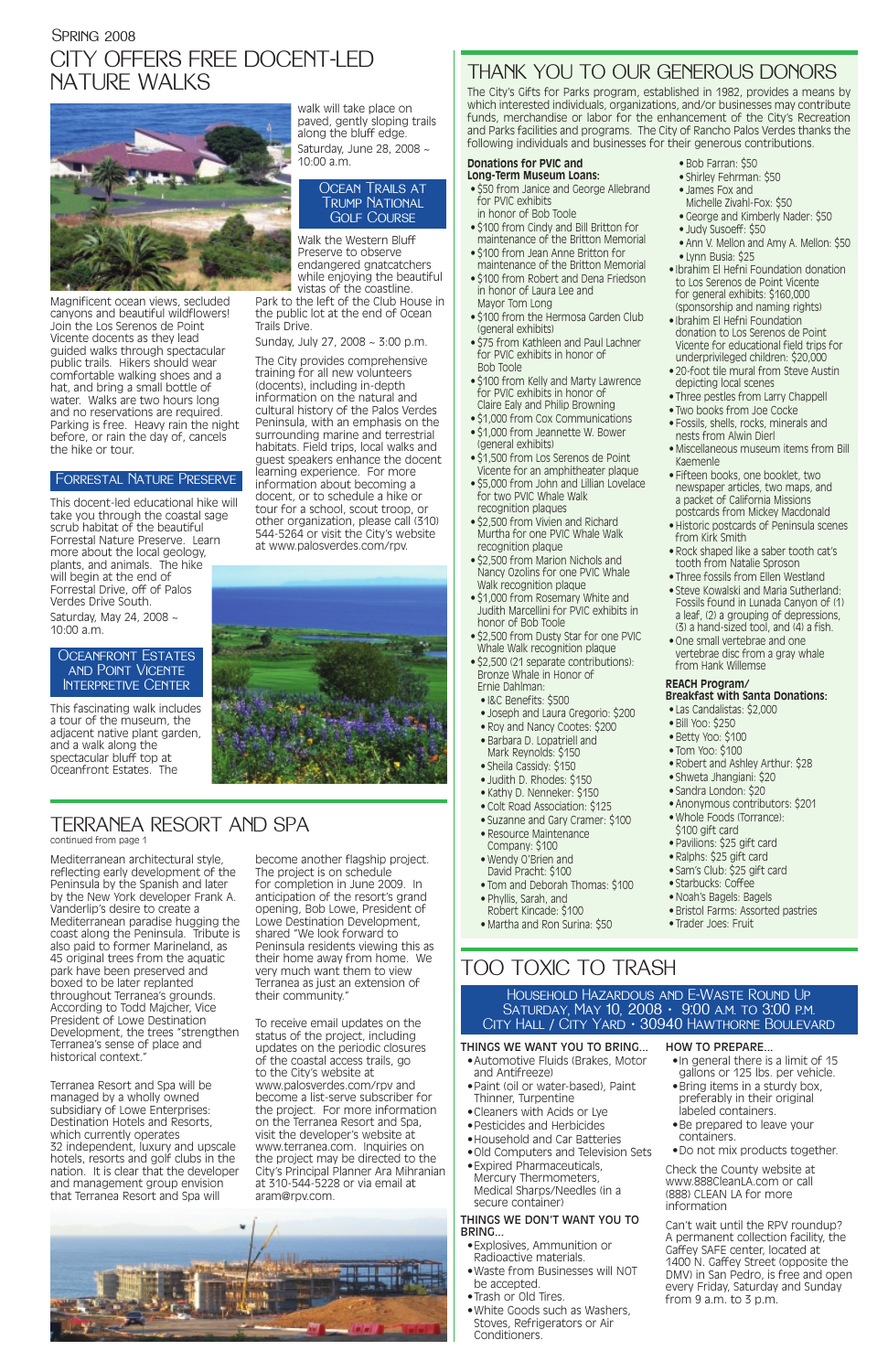deterrent, because it's easy to slice open.

- •Sliding glass doors should be secured with a floor bar or, better yet, a floor lock.
- •Consider installing an audible burglar alarm.
- •Don't leave garage doors open or unlocked, even when you're inside your house.
- •Do not leave items of value in unsecured yards and supervise all hired workers.
- •When hiring individuals, get a full name, address, and telephone number and verify their information before they start working.

Criminals generally break into cars at night and in the early morning hours, unless the vehicle is parked in a commercial, school or park location. In these cases, the crimes occur during the day or on weekends, especially at schools and parks. The criminals typically walk down a street at night, glancing in cars looking for valuables. Using a flashlight, they can generally see through tinted windows and onto the floorboards. Once they decide to steal, they try the doors. If the door is open, they steal the items and continue down the street looking for more opportunities. If the car is locked, they can easily shatter a window, often without creating a loud noise or setting off the alarm.

Purses and wallets make up the majority of items stolen, followed by cell phones, laptop computers and gardening and construction tools. Most of the time cars are locked when these items are stolen, because people foolishly believe that if the car is locked, everything will be safe. Keys and garage door openers are often taken because they can be used to open other

vehicles, garages and homes. The perception that car stereos are the most frequently stolen items is not true. It takes time and some skill to remove a stereo in good enough condition to resell. Most criminals prefer small items that can be just grabbed.

Another common belief is that cars parked in the driveway are safe. Although parking in the driveway may be somewhat of a deterrent, items left inside are also vulnerable to theft. Apartment secured garages become targets when thieves are able to obtain garage door openers. People tend to be more complacent when parking in secured garages and often leave their cars unlocked. Here are a few tips to remember to reduce your chance of becoming a victim of vehicle burglary:

- •Always lock your car and roll the windows all the way up, all year round.
- •If possible, park your car in a

locked garage and remove all valuables. This includes garage door openers, portable GIS systems and i pods.

- •Never leave your keys in your car, or your car running while you're away from it.
- •Purses and wallets are a special danger to leave inside your vehicle because their theft can lead to identity theft.
- •If you have to occasionally leave an item in the car, put it in the trunk, out of sight.

Law enforcement officials often say that crime prevention starts with common sense and a heightened awareness of your surroundings. In addition to making their homes and cars less attractive to criminals, residents should always keep an eye on what's going on in the neighborhood, look out for each other and report suspicious activity immediately to the Lomita Sheriff's Station by calling (310) 539-1661.

### HOME AND CAR BREAK-INS

continued from page 1

Since its unveiling in July 2007, visitors have flocked to the Marineland Remembered exhibit at the Point Vicente Interpretive

Center to re-live the magic of "Marineland of the Pacific." This temporary exhibit explores the impact and legacy of the West Coast's first oceanarium. Featured exhibits and timeless photographs, including a dolphin trainer suit and full-size whale models, have brought back a flood of nostalgia for this wellloved, marine theme park that was popular

with visitors from August 1954 until its closing over twenty years ago. Originally planned as a temporary exhibit to be on display for one year, popular demand and appreciation for the exhibit have prompted it to remain open for at least another year. Thousands of visitors from across the USA and around the world, along with many former Marineland employees, have recorded their favorite memories and stories of killer whales Orky and Corky, Bubbles the Whale, the Baja Reef, and many other magical moments in a special exhibit journal. The City's Los Serenos Docents spent countless hours procuring, preserving, and displaying hundreds of pieces of Marineland memorabilia. Come be a part of Marineland's continuing legacy. The Point Vicente Interpretive Center is open 10:00 a.m. to 5:00 p.m. daily.





As the days grow longer and temperatures warm up, there's nothing more inviting, especially for children, than spending time enjoying the backyard pool. While pools provide hours of fun and exercise, water and children can be a deadly mix when an unsafe environment, inadequate supervision or improperly used safety gear is also present. Sadly, drowning is the fourth leading cause of death to children under five years old nationwide. In some states, such as California, Florida and Arizona, drowning is the leading cause of accidental death to children under five.

#### Create a Safe Water **ENVIRONMENT**

Drowning, which can happen in as little as one inch of water, is usually quick and silent. Being nonswimmers, young children usually don't have time to scream, yell for help or show any sign of distress before drowning. A child will lose consciousness two minutes after submersion, with irreversible brain damage occurring within four to six minutes. The majority of children who survive without neurological consequences are discovered within two minutes of submersion, and most children who die are found after 10 minutes. As many as 20 percent of near-drowning survivors suffer severe, permanent neurological disability, the effects of which often result in long-lasting psychological and emotional trauma for the child, his or her family and their community.

No one device or solution can prevent all childhood drownings. Instead, a multifaceted strategy, including active supervision by a designated adult, safe water environments, proper gear and education, is required to ensure children's safety in and around water.

- •Never leave children unsupervised in or near the pool, even for a moment.
- •A designated adult who knows CPR should actively supervise children at all times, especially during pool parties and other social events when there are many distractions.
- •Practice "touch supervision" with children younger than 5 years. This means that the adult is within an arm's length of the child at all times.
- •Do not rely on flotation devices as

a substitute for supervision.

•Install a barrier fence at least 60 inches high around all four sides of the pool to completely separate it from the house and play area of the yard. Most young children who drown in pools wander out of the house and fall into the pool. Use access gates that self-close and self-latch, with the release device located at least 54 inches above the ground. All access gates



should open outward, away from the pool.

- •After the children are done swimming, secure the pool so they can't get back into it. Place tables and chairs well away from the pool fence to prevent children from climbing into the pool area.
- •Remove all pool toys from the water after use so children aren't tempted to reach for them. Keep all other toys away from the pool area, because a young child playing with the toys could accidentally fall in the water.
- •A pool safety cover that meets the standards of the American Society for Testing and Materials (ASTM) may add to the protection of your children. Never use a pool with its pool cover partially in place, since children may become trapped under it. Always remove the cover completely when the pool is in use.
- •Make certain that all doors leading from the house to the pool area have a self-closing, selflatching mechanism with the release no lower than 54 inches above the floor. Limit access to the pool by locking doors, windows or gates whenever swimming cannot be supervised.
- •Additional protection may be provided by exit alarms installed on doors providing direct access to the pool. Swimming pool alarms, when placed in pools, will sound upon detection of accidental or unauthorized entrance into the water.

- •Keep a first aid kit and rescue equipment (such as a shepherd's hook or life preserver) by the pool.
- •Have a telephone at poolside to avoid having to leave children unattended in or near the pool to answer a telephone elsewhere. Keep emergency numbers with the poolside telephone.

#### BE EDUCATED

- •Teach your children to swim. Three to five years of age is the best time for swimming lessons. However, do not consider young children "drown proof" just because they have had swimming lessons; young children should always be watched carefully while swimming.
- •Instruct babysitters about potential hazards to young

children in and around swimming pools and the need for constant supervision.

•Learn CPR (cardiopulmonary resuscitation) and insist that grandparents, babysitters, and others who care for your child also know CPR. Post the CPR instructions in the pool area.

Owning a swimming pool is a wonderful amenity for your home, but with it comes a tremendous responsibility to prevent accidental drownings. Constant vigilance and providing multiple layers of protection are the keys to preventing tragedy and enjoying your pool to the fullest. For more information on swimming pool and spa safety requirements, please check the link below or call the City's Building and Safety Division at (310) 541-7702. Consumer Product Safety Commission: http://www.cpsc.gov/cpscpub/ pubs/pool.pdf

### SPRING 2008

# SWIMMING POOL SAFETY TIPS

#### Protect Your Youngest Water Enthusiasts

#### Smash and Grab Tactics

#### Provide Active Supervision

#### Have the Proper Gear